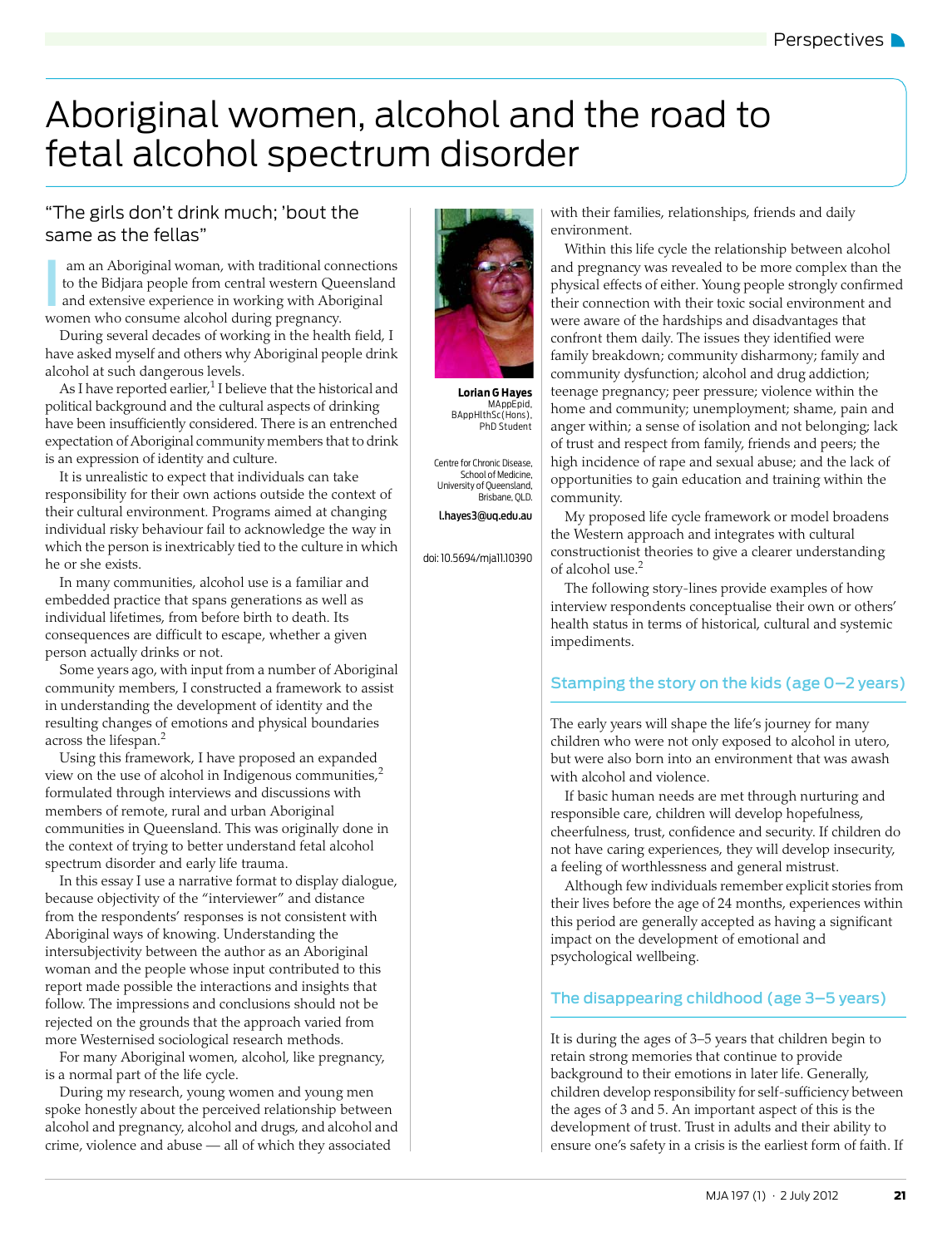caregivers are inconsistent in satisfying a child's needs, the child will not develop this sense of trust, faith and hope.<sup>[3](#page-2-1)</sup>

Children whose needs are not met feel that they have been abandoned by their carers, as depicted in the story below.

#### Story 1. Small, alone and scared

When one is a tiny little boy and is sent to bed by his mumma, who is drinking noisily in the next room where the music is loud, then suddenly, all becomes very quiet and still. You pull the blankets up over your head and lie very still because you become really scared. Too scared to move. You lay there thinking "Is the bogeyman's gunna come an get me?" You call out to your mumma and dadda but there is no answer. You suddenly realise that you are all alone in the house. Thoughts wander through your little mind, wondering where is mumma and dadda? Where are they? Why don't they hear my call? They must know I am scared? What should I do now? Should I stay here or should I try and run to find my nanna's or auntie's place? It is very dark outside. I awake to hear a very loud crash and yelling — people fighting. My uncle then comes in and carries me over to my nanna's house. Here I know that I am safe. There is no reason to be scared anymore.<sup>1</sup>

Interviewees reported feeling alone as a child, even when surrounded by adults drinking and partying, resulting in the child feeling unimportant as an individual. As these children grew older, they told of becoming more dependent on friends and peers for acceptance; their behaviour mimicking that of the adults around them and the peers for whose attention they aspired. Sometimes they reported an extraordinary sense of isolation related to what they perceived as a breakdown of their cultural identity, as well as the lack of mutual respect between older and younger community members, creating a sense of shame.

# The "walk-the-talk" stage (age 6–8 years)

Between the ages of 6 and 8 years, the child develops a sense of responsibility for self-care and care of others. In crisis situations where the adult does not provide an environment of safety, a child may take on the responsibility of care for younger children.

## Story 2. The protective older child

As a child who lived in a home where there is lots of violence, bashings and too much grog, because I was the bigger kid I used to get all the smaller kids in a room and we would lock the door and go into the corner and huddle together, we would cover our ears and cry and I would rock to try and silence the noise and screams from my mum asking my dad to stop. I am now in my early twenties and I don't rock anymore. Loud noises still frighten us kids; we were so scared, so very, very scared. Why did our mum and dad do this to us? We had no one to come and take us away to somewhere safe; it was like nobody cared.<sup>[2](#page-2-0)</sup>

In addition to the impact on the child, I have observed that when a child takes on a parental role for children younger than him- or herself, including siblings and



cousins, this relieves adults of their responsibilities and thus impairs the family's ability to provide nurturing and responsible care.

# Feelings of failure (age 8–11 years)

During the mid school-age years (8–11 years), children learn about their successes and failures from interactions within their environment. This can be measured in how strong a power base they have built over the younger children and who they control with financial rewards of lollies, drinks and takeaway food. The following story depicts the sense of isolation and alienation this brings from a young age.

## Story 3. Shame, failure and alienation

Jodie is four years old and has been outside playing with some older kids. Her sisters told her they had to hurry to school, but Jodie knows that they are going to the flats up the road. She wants to follow them and they scream back at her, "Get home you f... little so-and-so". Jodie stops in her tracks. She feels intense shame as she looks about to see if anyone has heard. A group of old men sit smoking in a front yard nearby and they show no sign of acknowledgement. Jodie knows they must have heard. She wanders back home to look for breakfast. As she enters the front door she can smell the stale grog from the night before. There is nothing in the kitchen for her to eat. She notices her mother lying quietly on the couch. Her mother mumbles something about a drink and Jodie climbs onto the kitchen bench to put the kettle on. She feels bad for her mother and worse for herself.

# "I'm clearin' out" (age 12–13 years)

By the time children reach the youth stage (11–13 years), they begin to mimic the behaviour of adults around them. Then, as young teenagers, they perceive themselves to be (and may be accepted by the community as) true adults.